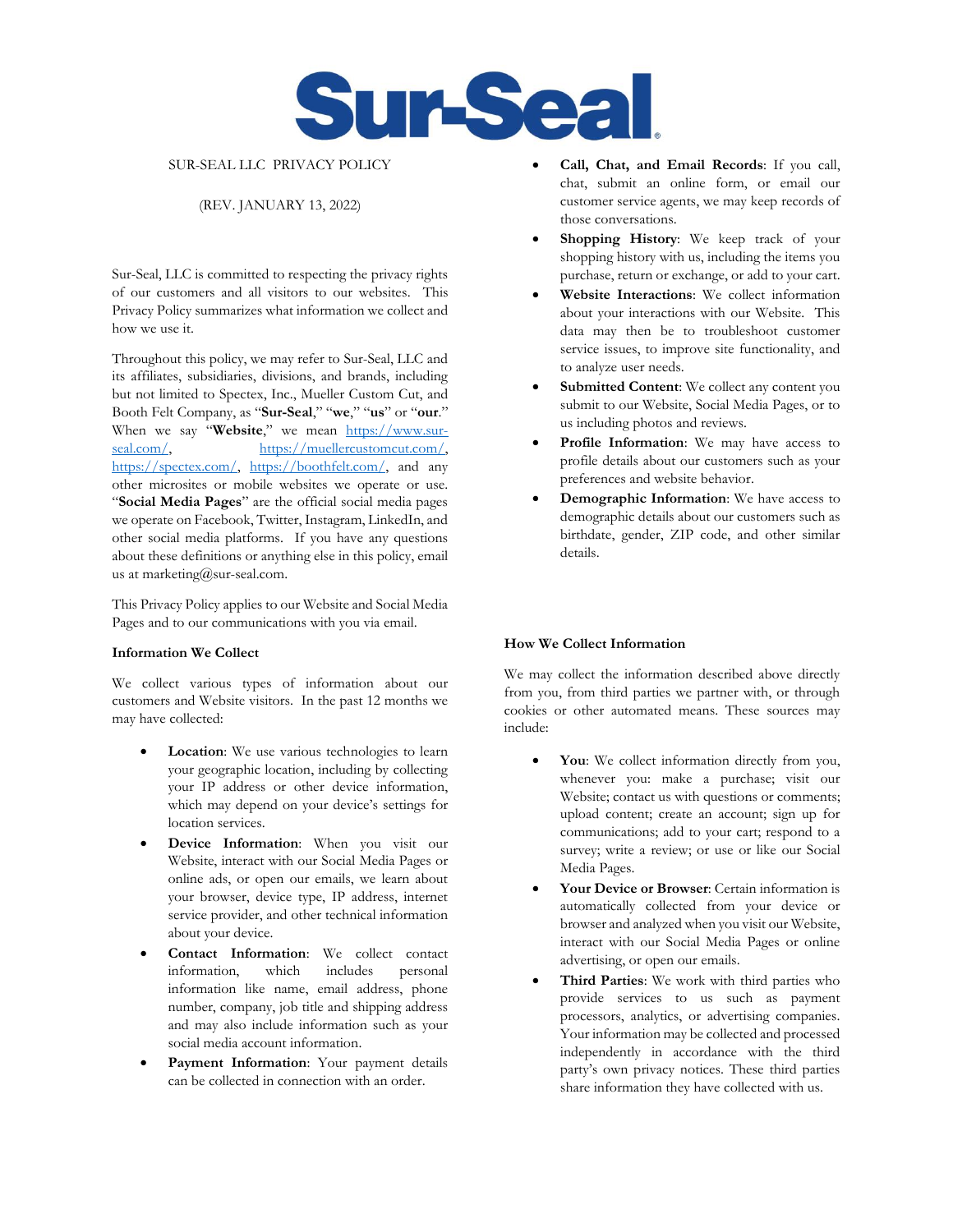

- **Social Media Platforms**: Social media platforms share information with us. You can learn more about how social media platforms collect and use your information by reviewing their privacy policies and settings.
- **Cookies**: We use cookies (small data files stored on your device or browser), pixel tags (tiny graphic images embedded in a website or email), and other similar technologies to automatically collect information when you visit our Website or interact with our emails. Through the use of cookies, we may link information about your interactions with our Website or emails over time. We also contract with third party advertising or analytics companies to serve you online ads on other websites. These companies use cookies or similar technologies to collect information about your interactions with our Website and interactions with other websites. These advertising companies may use and share the information gathered to deliver ads more tailored to your interests. We receive aggregate information from these third parties to understand our advertising effectiveness. Any information collected by us or by third parties through the use of cookies or similar technologies may be linked with other information we collect about you.

# **How We Use Collected Information**

We may use the information we collect for the following business purposes:

- **Fulfillment**: Fulfilling your orders and other requests, including, but not limited to, processing payments and delivering packages.
- **Advertising**: Presenting advertising online and via email, or other communication channels, including through partnerships with social media platforms and internet search engines.
- **Understanding Our Customers**: Analyzing your activity with us (including your interactions with our Website, Social Media Pages, and emails or other forms of communication), and monitoring the effectiveness of our advertising and communications.
- Personalization: Using your preferences and other collected information to personalize our relationship with you, including presenting customized communication, advertising, and experiences on our Website, emails, and ads on social media.
- **Communications**: Communicating with you about our products and responding to your inquiries.
- **Hiring:** recruiting and hiring.
- **Customer Experience**: Serving content on our Website and Social Media Pages, developing our products and services, and constantly improving our customers' experience, including but not limited to, troubleshooting customer service issues and improving site functionality.
- **Security**: Protecting Sur-Seal and our customers from fraud, security threats, and other illegal or harmful activity.
- **Legal Obligations**: Complying with legal and regulatory requirements and responding to requests from courts or other government bodies.

#### **How We Share Information with Service Providers and Third Parties and for What Purposes**

We may share personal information with third parties for certain purposes. For example, we share personal information with:

- Service Providers: We partner with third parties to assist with many aspects of our business, including fulfilling orders, advertising, analyzing your interests and activity on our Website and Social Media Pages, and helping us communicate with customers. These third parties may provide services related to any of the purposes described in *How We Use Collected Information*, and we may share with them any types of information described in *Information We Collect*. We may also receive information collected by these third parties and combine it with the information we have collected. Your information may also be collected and processed by third parties, such as the payment providers you select, who will process your information independently in accordance with their own privacy notices.
- **Marketing Providers**: We partner with third parties to assist with the advertising and marketing of our business. We may share with them the types of information described in *How We Use Collected Information*.
- **Other Third Parties**: We will disclose information about you, including to government bodies or law enforcement agencies, when we believe it to be necessary for compliance with the law or to protect our Website users, our Website, or the public.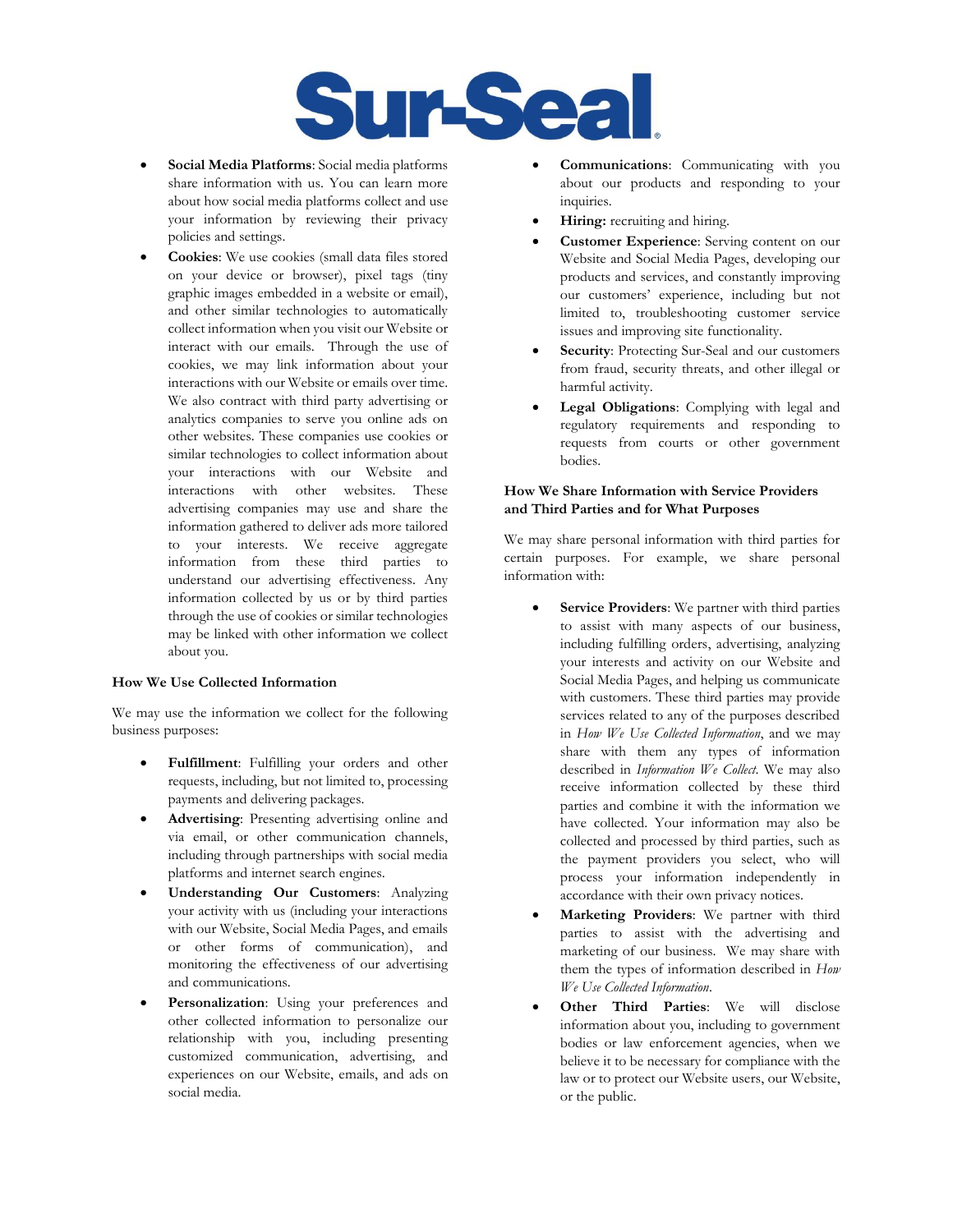

If you are a California resident, you can learn more about your privacy rights below.

# **Your Privacy Choices**

You can control the information we collect and use in the following ways:

- **Location Information**: You can disable location-based services on your mobile device or web browser by adjusting the settings on your device or browser. This will prevent our Website from accessing your location information. Note that some services may not be available if you disable location-based services.
- **Emails**: You can unsubscribe from marketing emails by clicking the unsubscribe link in the footer of such email or by emailing marketing@sur-seal.com.
- **Online Accounts**: You can keep your contact information and payment methods accurate and up to date by logging into your account on our Website. If you wish to cancel your account, email us at marketing@sur-seal.com.
- Social Media: This privacy policy does not cover the privacy and security practices of social media platforms on which we have Social Media Pages. Please review the terms, policies, and settings of those social media platforms if you have questions about how they collect and use your data.
- **Online Advertising**: For information about opting out of third party advertising, visit: [NAI](http://www.aboutads.info/choices/) [Opt-Out](http://www.aboutads.info/choices/) and DAA [Opt-Out](http://optout.networkadvertising.org/?c=1) (you will leave this Website for a separately managed online site where you can specify your preference under those programs). You can also click on the icon that may appear on some of our advertising served through these technologies. We may use more than one third party company for placing this advertising, which would require you to opt out of each company.
- **Google Analytics**: You can opt out of Google Analytics across all websites you use. To do so, visit [this website.](https://support.google.com/analytics/answer/181881?hl=en)

# **Children's Privacy**

Our Website and Social Media Pages are intended for adults. We do not knowingly collect personal information of children under the age of 18.

# **Security**

We care about the security of your information. You can protect your information by selecting strong, unique passwords for the Website and any associated email addresses. If you have concerns about the security of your account, or wish to alert us of any potential vulnerabilities, please contact marketing@sur-seal.com.

#### **Supported Web Browsers and Do Not Track Signals**

We recommend that you use the latest web browser versions to optimize your experience. Older web browser versions may not be able to access or utilize all pages on our website as intended.

We may not be able to receive or honor web browser "Do Not Track" signals and our website may continue to collect information in the manner described within this Privacy Policy.

# **Updates**

We reserve the right to modify, alter, or otherwise update this Privacy Policy at any time, so we encourage you to review this policy from time to time. Changes to this Privacy Policy are effective at the time they are posted and your continued use of our sites after posting will constitute acceptance of, and agreement to be bound by, those changes. If we make any material changes to our privacy practices, we will update this Privacy Policy and change the effective date.

# **Contact Us**

Please send your privacy-related questions, comments, and concerns to us via email at marketing@sur-seal.com.

#### **Privacy Rights of California Residents**

As a resident of California, you have rights under the California Consumer Privacy Act, California Civil Code § 1798.100 *et seq.*, (with any implementing regulations and as may be amended from time to time, "CCPA") relevant to your Personal Information (as defined under the CCPA), as well as other laws. The rights described herein are subject to exemptions under the CCPA and other limitations under applicable law.

California Consumer Rights Under the CCPA: If your Personal Information is subject to the CCPA, you may have certain privacy rights with regard to that information. You may have the right to:

- Request that we provide you access to the following no more than twice in a 12-month period:
	- o the categories and specific pieces of Personal Information that we have collected about you;